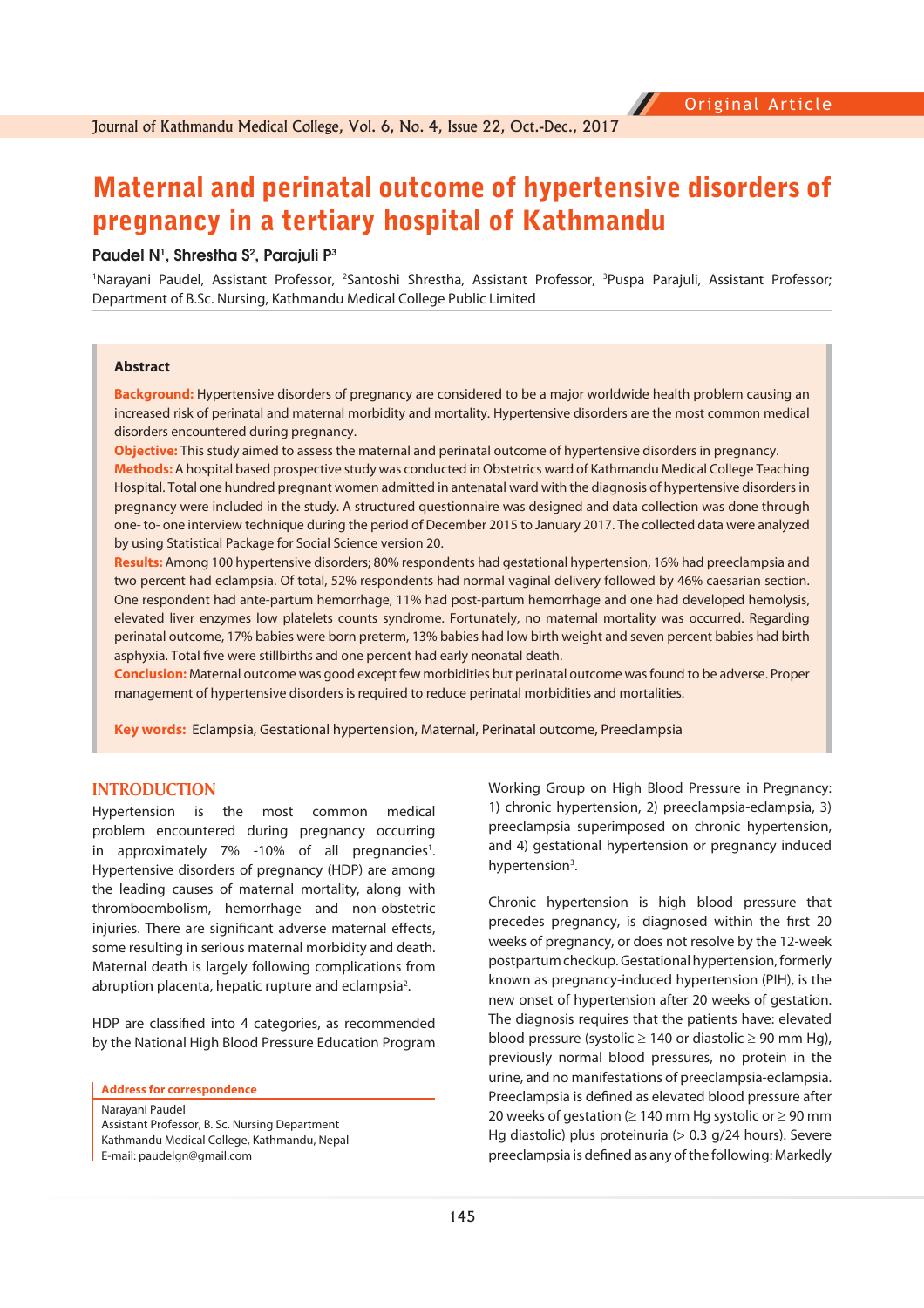elevated blood pressure measurements (systolic  $\ge$ 160 mm Hg or diastolic  $\ge$  110 mm Hg) taken at least 6 hours apart with the patient on bed rest Proteinuria  $( \geq 1)$ 5 g/24 hours or  $\geq$  3+ on two random samples 4 hours apart). Eclampsia is the development of convulsions in a preexisting pre-eclampsia or it may appear unexpectedly in a patient with minimally elevated blood pressure and no proteinuria<sup>3</sup>.

Hypertensive disorders represent a significant proportion of maternal deaths worldwide. Such deaths account 9.1%, and 25.7% in South Asia, and Latin America respectively<sup>4</sup> and case fatality rates are higher in less developed countries than developed countries, ranging from 26.3% in South Africa to 1.8% in the United Kingdom<sup>5</sup>. Between 2011 and 2013, pregnancy-induced hypertension caused 7.4% of maternal deaths in the United States<sup>6</sup>. In Nepal, preeclampsia-eclampsia is the second leading direct cause of maternal mortality at the community level after post partum hemorrhage. It is the number one direct cause of maternal death in health facilities which accounts for 30% of maternal deaths. The Nepal Maternal Mortality and Morbidity Study 2008/2009 revealed that 21% maternal death was due to eclampsia, which was increased from 14% in 1998<sup>7</sup>. Fetal complications associated with HDP especially preeclampsia and eclampsia are IUGR, oligohydramnios, preterm delivery, non reassuring fetal heart rate patterns during labor, low APGAR scores at birth and NICU admission<sup>8</sup>. This study was carried out to identify the maternal and perinatal outcome of hypertensive disorders among mothers in a tertiary hospital setting of Nepal.

## **METHODS**

A hospital based prospective study was carried out to assess the maternal and perinatal outcome of hypertensive disorders in pregnancy. Ethical approval for the study was obtained from the institutional review committee of Kathmandu Medical College Teaching Hospital (KMCTH). One hundred pregnant women with the diagnosis of hypertension in pregnancy, admitted in obstetric ward of KMCTH were purposively selected for the study. Permission for data collection was taken from head of the department of Obstetrics/Gynaecology and written informed consent was taken from each respondent. One-on-one interview technique was used to collect the necessary data by using pre-designed structured questionnaire. The data collection period was from December 2015 to January 2017. All the baseline information of each woman was gathered at the time of admission and women were continuously followed-up

until discharged from the hospital after delivery to get information regarding outcome. According to severity of blood pressure and proteinuria presence in the respondents, hypertensive disorders were categorized as: chronic hypertension (presence of high blood pressure before 20 weeks of pregnancy), gestational hypertension (systolic  $\ge$  140 or diastolic  $\ge$  90 mmHg, after 20 weeks of pregnancy, and no protein in the urine), preeclampsia (elevated blood pressure after 20 weeks of gestation plus proteinuria 1+dipstickor more) and eclampsia (preeclampsia with convulsion). Similarly, blood pressure was characterized as mild (140-159/90- 99 mm of Hg), moderate (160/179/100-109 mm of Hg) and severe  $(≥180/≤110$  mm of Hg). Collected data were coded and entered in Microsoft excel 2007 and data were analyzed by using statistical package for social sciences (SPSS) 20 version. Categorical variables were analyzed using frequency distribution and percentages and continuous variables were expressed in means and standard deviations.

#### **RESULTS**

Socio-demographic characteristics of the respondents are presented in table 1. Two third (66%) of the respondents were between the age group of 20- 30 years with the mean age 27.71 years(range18-39 years). On the basis of resident, most (96%) of the respondents were from urban areas. Most (91%) of the respondents were Hindu and majority (58%) of the respondents were belong to nuclear family. Majority (58%) of the respondents had obtained secondary to higher secondary level education and more than three fourth (77%) of the respondents were home makers by occupation. Most (94%) of the respondents were non vegetarian regarding the food pattern.

On the basis of obstetrical characteristics, half (50%) of the respondents were primigravida, all in all respondents had done antenatal visits and most (93%) of the respondents had gone for antenatal visit more than four times and around 70% of women were admitted after 37 weeks of gestation. Most (88%) of the respondents, had no family history of hypertension in pregnancy and almost all (98%) of the respondents were diagnosed to have hypertensive disorder in third trimester of pregnancy. According to grading of blood pressure, 87% of the respondents had mild hypertension and 81% were taking antihypertensive drugs. On the basis of category of hypertensive disorder in pregnancy, 80% respondents had gestational hypertension, 16% had preeclampsia, two percent had eclampsia and remaining two had chronic hypertension (Table 2).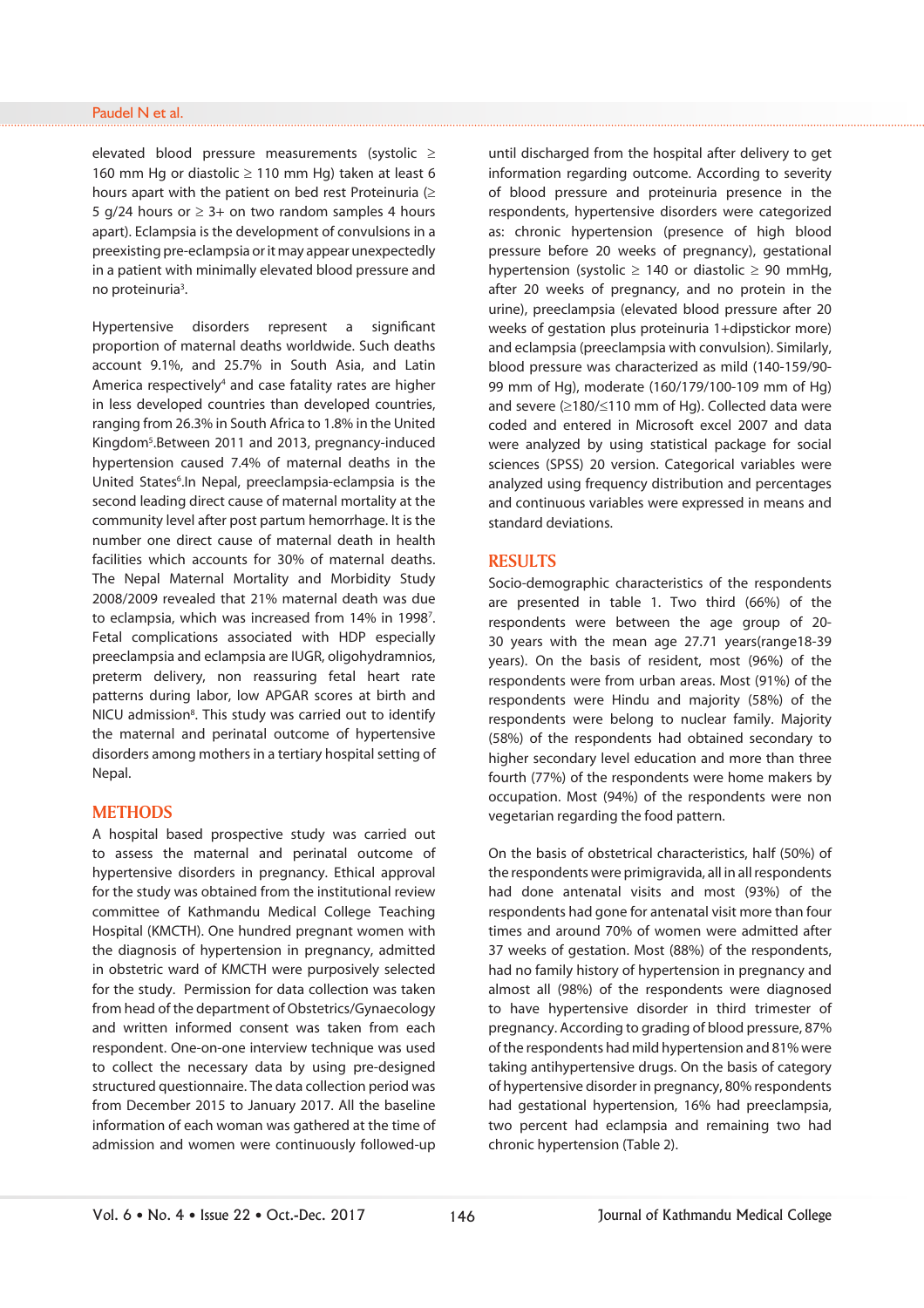In around 60% of the respondents, delivery was done by induction of labor, 52% had normal vaginal delivery, 46% underwent caesarian section and two percent had vacuum delivery. One respondent had ante-partum hemorrhage, 11% respondents had postpartum hemorrhage and one had developed hemolysis, elevated liver enzyme, low platelets count (HELLP) syndrome. Nine women were admitted to intensive care unit (ICU) for close monitoring and supervision (Table 3). Fortunately, there was not any maternal mortality.

| Table 1: Socio-demographic characteristics of the |  |  |
|---------------------------------------------------|--|--|
| respondents $(n=100)$                             |  |  |

| <b>Variables</b>        |                | <b>Frequency Percentage</b> |  |  |  |
|-------------------------|----------------|-----------------------------|--|--|--|
| Age (years)             |                |                             |  |  |  |
| Below 20                | $\overline{2}$ | 2.0                         |  |  |  |
| $20 - 30$               | 66             | 66.0                        |  |  |  |
| $30 - 40$               | 32             | 32.0                        |  |  |  |
| Mean ± S.D= 27.71±4.924 |                |                             |  |  |  |
| <b>Resident</b>         |                |                             |  |  |  |
| Rural                   | 4              | 4.0                         |  |  |  |
| Urban                   | 96             | 96.0                        |  |  |  |
| Religion                |                |                             |  |  |  |
| Hindu                   | 91             | 91.0                        |  |  |  |
| <b>Buddhist</b>         | 5              | 5.0                         |  |  |  |
| Others                  | 4              | 4.0                         |  |  |  |
| <b>Type of family</b>   |                |                             |  |  |  |
| <b>Nuclear</b>          | 58             | 58.0                        |  |  |  |
| Joint                   | 42             | 42.0                        |  |  |  |
| <b>Education</b>        |                |                             |  |  |  |
| Non-formal education    | 4              | 4.0                         |  |  |  |
| Primary level           | 15             | 15.0                        |  |  |  |
| Secondary level         | 18             | 18.0                        |  |  |  |
| Higher secondary level  | 40             | 40.0                        |  |  |  |
| Bachelor and above      | 28             | 28.0                        |  |  |  |
| <b>Occupation</b>       |                |                             |  |  |  |
| Homemaker               | 77             | 77.0                        |  |  |  |
| Private employee        | 15             | 15.0                        |  |  |  |
| Government employee     | 4              | 4.0                         |  |  |  |
| <b>Business</b>         | 4              | 4.0                         |  |  |  |
| <b>Food Pattern</b>     |                |                             |  |  |  |
| Vegetarian              | 6              | 6.0                         |  |  |  |
| Non Vegetarian          | 94             | 94.0                        |  |  |  |

Regarding perinatal outcome of hypertensive disorders, 17% babies were born preterm, 13% babies had low birth weight, 54% babies had low APGAR score at birth and seven percent babies had birth asphyxia. Likewise, five percent babies were delivered still birth and one percent had early neonatal death. One fourth (25%) neonates were admitted in neonatal intensive care unit for further management (Table 4).

# **Table 2: Distribution of the respondents according to obstetrics and medical history**

| <b>Variables</b>                      |                | <b>Frequency Percentage</b> |
|---------------------------------------|----------------|-----------------------------|
| <b>Gravidity</b>                      |                |                             |
| Primi                                 | 50             | 50.0                        |
| Multi                                 | 50             | 50.0                        |
| <b>Weeks of Gestation</b>             |                |                             |
| Below 37                              | 31             | 31.0                        |
| Above 37                              | 69             | 69.0                        |
| <b>Number of antenatal visits</b>     |                |                             |
| $<$ 4 times                           | $\overline{7}$ | 7.0                         |
| $>4$ times                            | 93             | 93.0                        |
| <b>Family history of hypertension</b> |                |                             |
| Yes                                   | 12             | 12.0                        |
| <b>No</b>                             | 88             | 88.0                        |
| <b>Severity of hypertension</b>       |                |                             |
| Mild*                                 | 87             | 87.0                        |
| Moderate**                            | 12             | 12.0                        |
| Severe***                             | $\mathbf{1}$   | 1.0                         |
| Antihypertensive drugs used           |                |                             |
| Yes                                   | 81             | 81.0                        |
| Nο                                    | 19             | 19.0                        |
| <b>Category of HDP</b>                |                |                             |
| Gestational hypertension              | 80             | 80.0                        |
| Preeclampsia                          | 16             | 16.0                        |
| Eclampsia                             | $\overline{2}$ | 2.0                         |
| Chronic hypertension                  | $\overline{2}$ | 2.0                         |
| <b>Grading of edema</b>               |                |                             |
| Nil                                   | 62             | 62.0                        |
| Mild (Grade+)                         | 36             | 36.0                        |
| Moderate (Grade++)                    | $\overline{2}$ | 2.0                         |

 $*140-159/90-99**160/179/100-109***\geq180/\leq110$ mm of Hg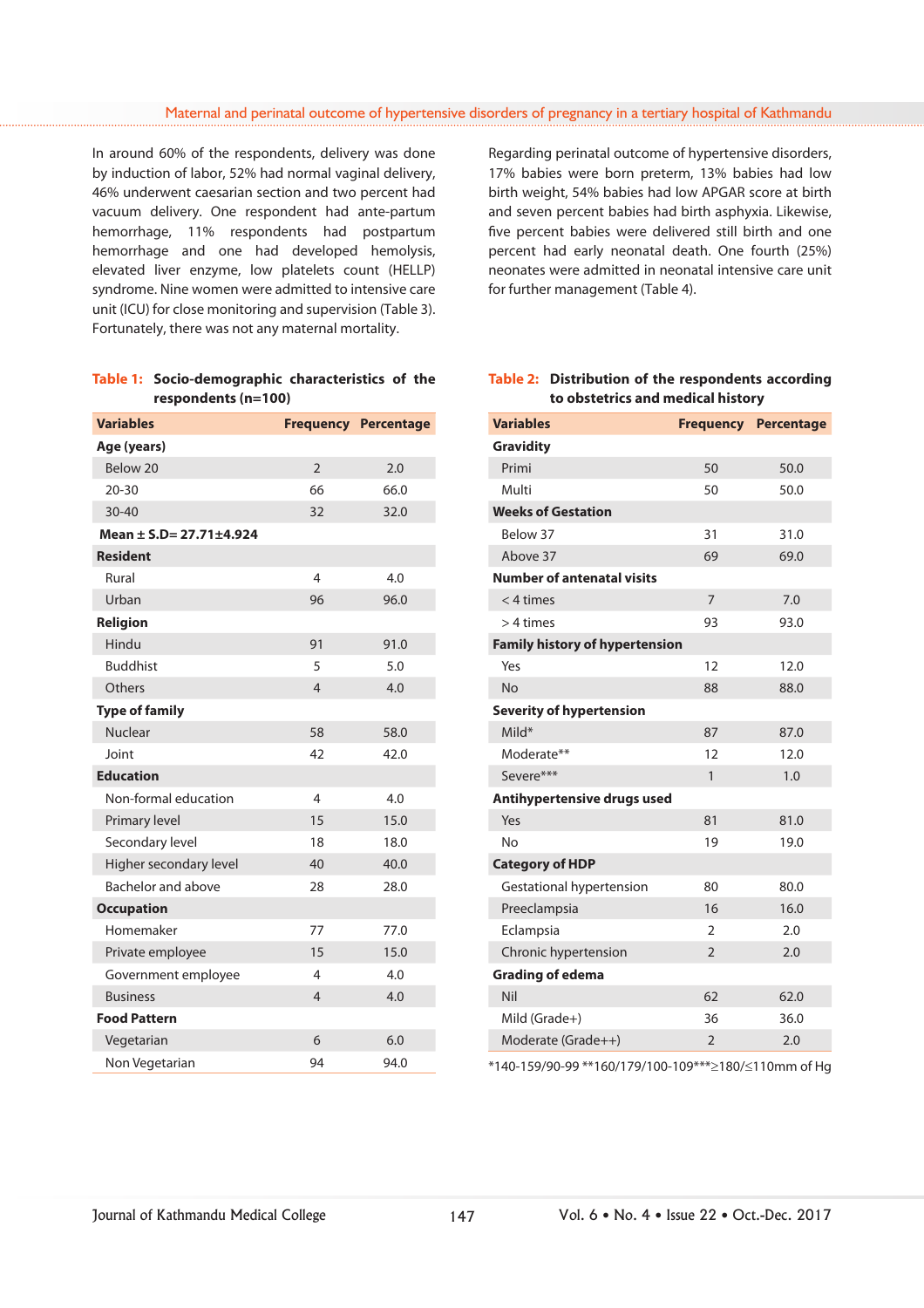#### Paudel N et al.

## **Table 3: Obstetrical / maternal outcome of hypertensive disorders of pregnancy**

| <b>Variables</b>                   |               | <b>Frequency Percentage</b> |  |
|------------------------------------|---------------|-----------------------------|--|
| <b>Type of Delivery</b>            |               |                             |  |
| Normal vaginal                     | 52            | 52.0                        |  |
| Caesarean Section                  | 46            | 46.0                        |  |
| Vacuum Delivery                    | $\mathcal{P}$ | 2.0                         |  |
| <b>Gestational age of Delivery</b> |               |                             |  |
| Term                               | 83            | 83.0                        |  |
| Preterm                            | 17            | 17.0                        |  |
| <b>Induction of Labour</b>         |               |                             |  |
| Yes                                | 59            | 59.0                        |  |
| <b>No</b>                          | 41            | 41.0                        |  |
| <b>Maternal Morbidity</b>          |               |                             |  |
| HELLP* Syndrome                    | 1             | 1.0                         |  |
| APH <sup>**</sup>                  | 1             | 1.0                         |  |
| PPH***                             | 11            | 11.0                        |  |
| ICU**** admission                  | 9             | 9.0                         |  |

\*Hemolysis, Elevated Liver enzyme, Low platelet counts, \*\*Ante-partum Hemorrhage

\*\*\* Post-partum Hemorrhage. \*\*\*\* Intensive Care Unit

#### **Table 4: Perinatal outcome of hypertensive disorders of pregnancy**

| <b>Variables</b>                                         |    | <b>Frequency Percentage</b> |
|----------------------------------------------------------|----|-----------------------------|
| <b>Perinatal Outcome</b>                                 |    |                             |
| Premature birth                                          | 17 | 17.0                        |
| Low birth weight $\left\langle \right\rangle$<br>2500gm) | 13 | 7.0                         |
| Low APGAR* score $(< 6/10)$<br>at birth                  | 54 | 54.0                        |
| Birth asphyxia                                           | 7  | 5.0                         |
| Stillbirth                                               | 5  | 5.0                         |
| NICU <sup>**</sup> admission                             | 25 | 25.0                        |
| Early neonatal death                                     | 1  | 1.0                         |

\*Appearance, Pulse, Grimace, Activity, Respiration, \*\*Neonatal Intensive Care Unit

## **DISCUSSION**

Hypertensive disorders of pregnancy are responsible for significant maternal and perinatal morbidity and are the second leading cause of maternal mortality<sup>9</sup>. Eclampsia is the leading direct cause of maternal mortality in Nepal, occurring in 1 in 25 women and resulting in an estimated 21% of maternal deaths annually<sup>7</sup>. The condition is also associated with adverse neonatal outcomes, including higher rates of neonatal intensive care unit admission and length of stay, small for gestational age, stillbirth, and mortality<sup>10</sup>. Because termination of pregnancy is the definitive management of gestational hypertension and eclampsia, such complications remain the leading cause of provider-initiated preterm delivery globally<sup>11</sup>.

Studies have shown that risk factors of hypertensive disorders of pregnancy are early pregnancy (<20 years) or advanced age pregnancy (>40 years) and first pregnancy. But in this study, majority of respondents were between the age group of 20-30 years and half proportion of respondents were multi-gravid. 80% respondents had gestational hypertension, 16% had preeclampsia, two percent had eclampsia and remaining two had chronic hypertension. Slightly different findings were observed in a study conducted in a tertiary hospital of India in which it was mentioned that among hypertensive disorders, 50.2% were pre eclampsia, 35.7% eclampsia, 12.5% were gestational hypertension and rest was chronic hypertension<sup>12</sup>.

In the present study, 46% hypertensive women underwent caesarian section delivery, one percent respondent had ante-partum hemorrhage, 11% respondents had postpartum hemorrhage, one percent had developed HELLP syndrome and nine women were admitted to intensive care unit. The findings are comparable with a study done at Korle Bu Teaching Hospital, Ghana which revealed that overall, 45.7% women with hypertensive disorders in pregnancy delivered by cesarean, 4.3% had placental abruption, 0.8% had HELLP syndrome, and 5.7% were admitted to the intensive care unit $13$ .

Regarding perinatal outcome of hypertensive disorders, the findings of this study revealed that 17% babies were born preterm, 13% babies had low birth weight, five percent babies were delivered still birth and one percent had early neonatal death which is consistent with the findings of a study done at Shree Birendra Hospital in which among 100 hypertensive disorders of pregnancy, the incidence of preterm birth was 13 %, 15 babies had low birth weight (<2.5 Kg) and total four were stillbirths<sup>14</sup>

This study was carried out in only one hospital with very small sample size. Study unit was selected by using purposive sampling technique. So, the findings of the study may not represent the whole population. Community based similar studies can be conducted in a large scale.